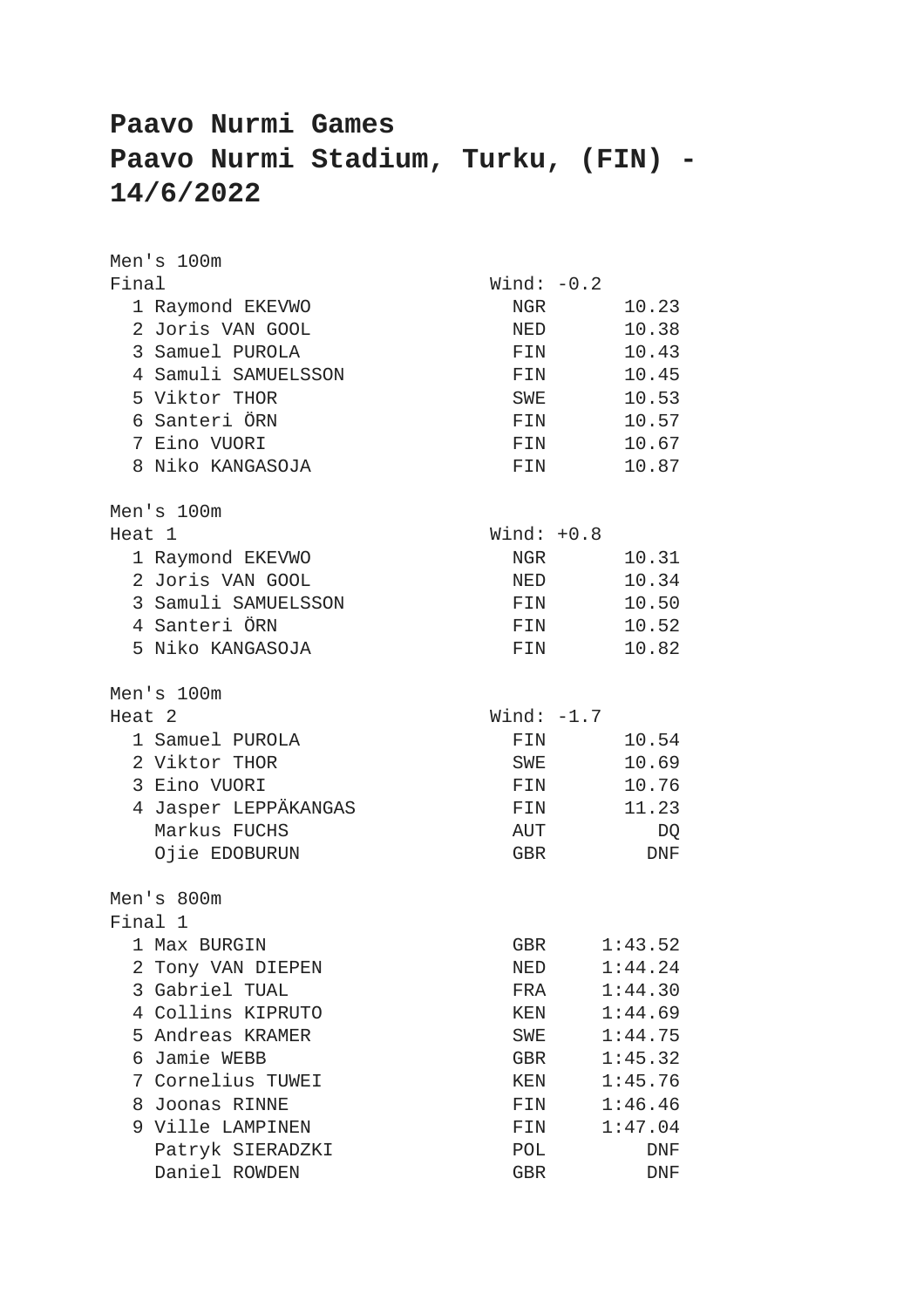| Men's 800m                          |              |                     |
|-------------------------------------|--------------|---------------------|
| Final 2                             |              |                     |
| 1 Santtu HEIKKINEN                  | FIN          | 1:50.60             |
| 2 Elias TUOMINEN                    | FIN          | 1:50.96             |
| 3 Benjamin LEE                      | FIN          | 1:51.19             |
| 4 Alex RAUHALA                      | FIN          | 1:51.63             |
| 5 Aleksi KIVELÄ                     | FIN          | 1:51.63             |
| 6 Niko VILJOLA                      | FIN          | 1:52.08             |
| 7 Markus TEIJULA                    | FIN          | 1:52.38             |
| 8 Daniel LUNDMARK                   | FIN          | 1:52.51             |
| 9 Joni VIRKKALA                     | FIN          | 1:52.62             |
| 10 Väinö VENETJOKI                  | FIN          | 1:53.34             |
| 11 Antton LAUNTO                    | FIN          | 1:54.52             |
|                                     |              |                     |
| Men's 110mH                         |              |                     |
| Final                               | Wind: 0.0    |                     |
|                                     | USA          | 13.22               |
| 1 Aaron MALLETT<br>2 Damian CZYKIER |              |                     |
| 3 David KING                        | POL          | 13.32               |
|                                     | GBR          | 13.46               |
| 4 Eduardo RODRIGUES                 | BRA          | 13.47               |
| 5 Michael OBASUYI                   | BEL          | 13.56               |
| 6 Elmo LAKKA                        | FIN          | 13.58               |
| 7 Andrew POZZI                      | GBR          | 13.68               |
| 8 Paolo DAL MOLIN                   | ITA          | 13.70               |
|                                     |              |                     |
| Men's 110mH                         |              |                     |
| Heat 1                              | Wind: $-0.9$ |                     |
| 1 Damian CZYKIER                    | POL          | 13.48               |
| 2 Eduardo RODRIGUES                 | BRA          | 13.57               |
| 3 David KING                        | GBR          | 13.59               |
| 4 Michael OBASUYI                   |              | 13.66<br><b>BEL</b> |
| 5 Ilari MANNINEN                    | FIN          | 13.82               |
| 6 Pyry SANTAHUHTA                   | FIN          | 14.80               |
| Arttu SAARI                         | FIN          | DQ                  |
|                                     |              |                     |
| Men's 110mH                         |              |                     |
| Heat 2                              | Wind: $+0.5$ |                     |
| 1 Aaron MALLETT                     | USA          | 13.31               |
| 2 Elmo LAKKA                        | FIN          | 13.64               |
| 3 Andrew POZZI                      | GBR          | 13.68               |
| 4 Paolo DAL MOLIN                   | ITA          | 13.70               |
| 5 Santeri KUUSINIEMI                | FIN          | 13.81               |
| 6 Joni JÄRVINEN                     | FIN          | 14.79               |
|                                     |              |                     |
| Men's 400mH<br>Final 1              |              |                     |
|                                     |              |                     |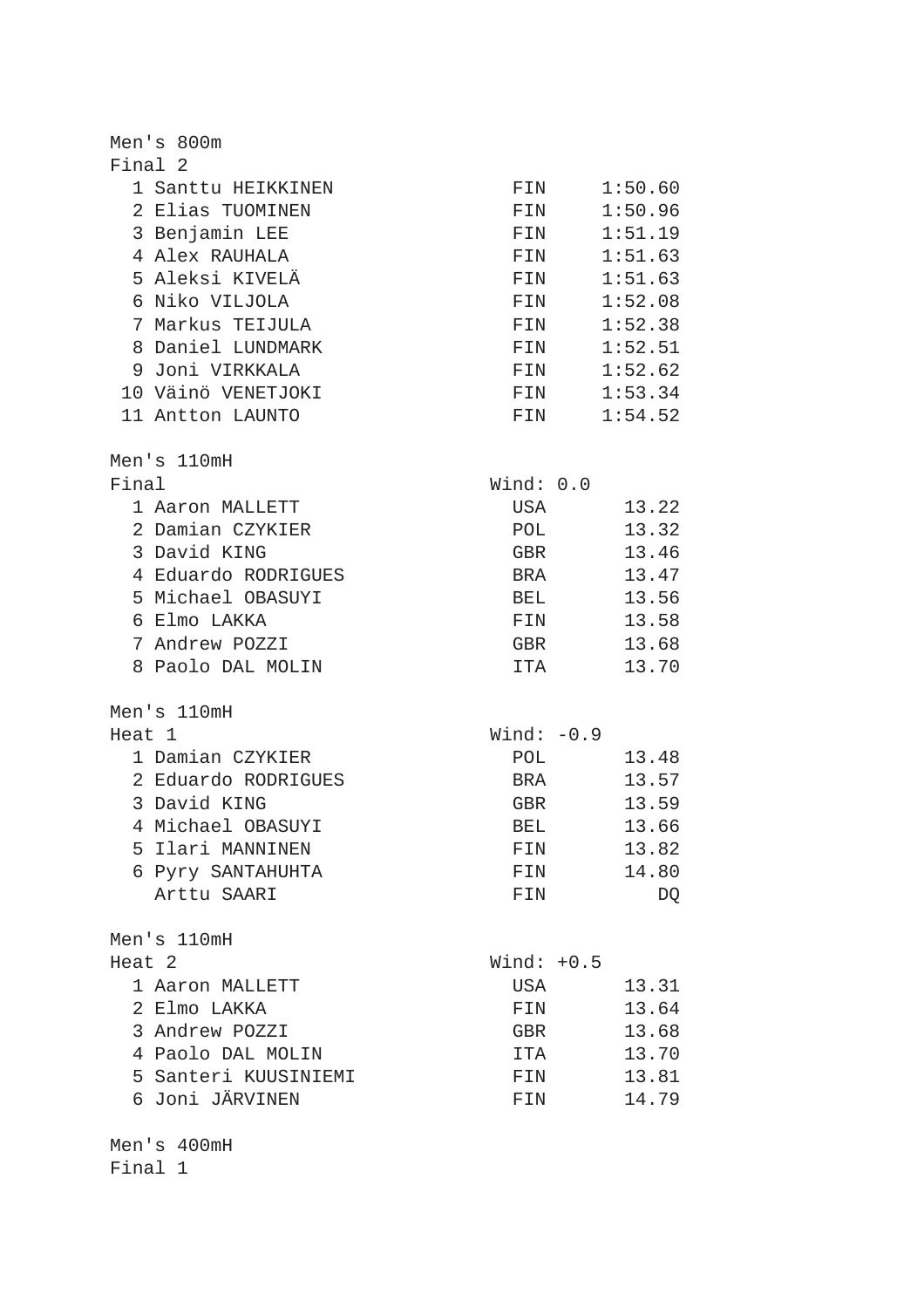| 1 Rasmus MÄGI               | EST        | 47.82       |        |
|-----------------------------|------------|-------------|--------|
| 2 Wilfried HAPPIO           | FRA        | 49.12       |        |
| 3 Mario LAMBRUGHI           | ITA        | 49.21       |        |
| 4 Eric CRAY                 | PHI        | 49.50       |        |
| 5 Chris MCALISTER           | GBR        | 49.95       |        |
| 6 Vít MÜLLER                | CZE        | 50.39       |        |
| 7 Tuomas LEHTONEN           | FIN        | 51.19       |        |
|                             |            |             |        |
| Men's 400mH                 |            |             |        |
| Final 2                     |            |             |        |
| 1 Jaakko LINNUS             | FIN        | 53.20       |        |
| 2 Markus HURRI              | FIN        | 54.77       |        |
| 3 Tomi LAAKSO               | FIN        | 55.72       |        |
| 4 Rasmus WRIGHT             | FIN        | 58.11       |        |
| Pekka SINKKONEN             | FIN        | DNF         |        |
|                             |            |             |        |
| Men's 3000mSC               |            |             |        |
| Final                       |            |             |        |
| 1 Abrham SIME               |            | ETH 8:14.87 |        |
| 2 Frederik RUPPERT          |            | GER 8:15.58 |        |
| 3 Topi RAITANEN             |            | FIN 8:19.34 |        |
| 4 Vidar JOHANSSON           |            | SWE 8:19.57 |        |
| 5 Ben BUCKINGHAM            |            | AUS 8:19.79 |        |
| 6 Jacob BOUTERA             |            | NOR 8:21.69 |        |
| 7 Wilberforce Chemiat KONES |            | KEN 8:23.73 |        |
| 8 Tim VAN DE VELDE          |            | BEL 8:24.56 |        |
| 9 Phil NORMAN               |            | GBR 8:26.28 |        |
| 10 Fredrik SANDVIK          |            | NOR 8:29.03 |        |
| 11 Hannu GRANBERG           |            | FIN 9:00.49 |        |
| Simon SUNDSTRÖM             | SWE        | DNF         |        |
| Lawrence Kemboi KIPSANG     | <b>KEN</b> | DNF         |        |
|                             |            |             |        |
| Men's Triple Jump           |            |             |        |
| Final                       |            |             |        |
| 1 Almir DOS SANTOS          | BRA        | 16.90       | $+0.1$ |
| 2 Tobia BOCCHI              | ITA        | 16.68       | $+0.2$ |
| 3 Yaoging FANG              | CHN        | 16.58       | $-0.3$ |
| 4 Max HEß                   | <b>GER</b> | 16.42       | $+0.6$ |
| 5 Tiago PEREIRA             | POR        | 16.30       | $+1.3$ |
| 6 Christian TAYLOR          | USA        | 16.04       | $+0.4$ |
| 7 Aaro DAVIDILA             | FIN        | 15.42       | $-0.2$ |
| 8 Topias KOUKKULA           | FIN        | 15.34       | $-0.2$ |
| 9 Gabriel WALLMARK          | SWE        | 15.00       | $-1.1$ |
|                             |            |             |        |
| Men's Discus Throw          |            |             |        |
| Final                       |            |             |        |
| 1 Daniel STÅHL              | SWE        | 70.62       |        |
|                             |            |             |        |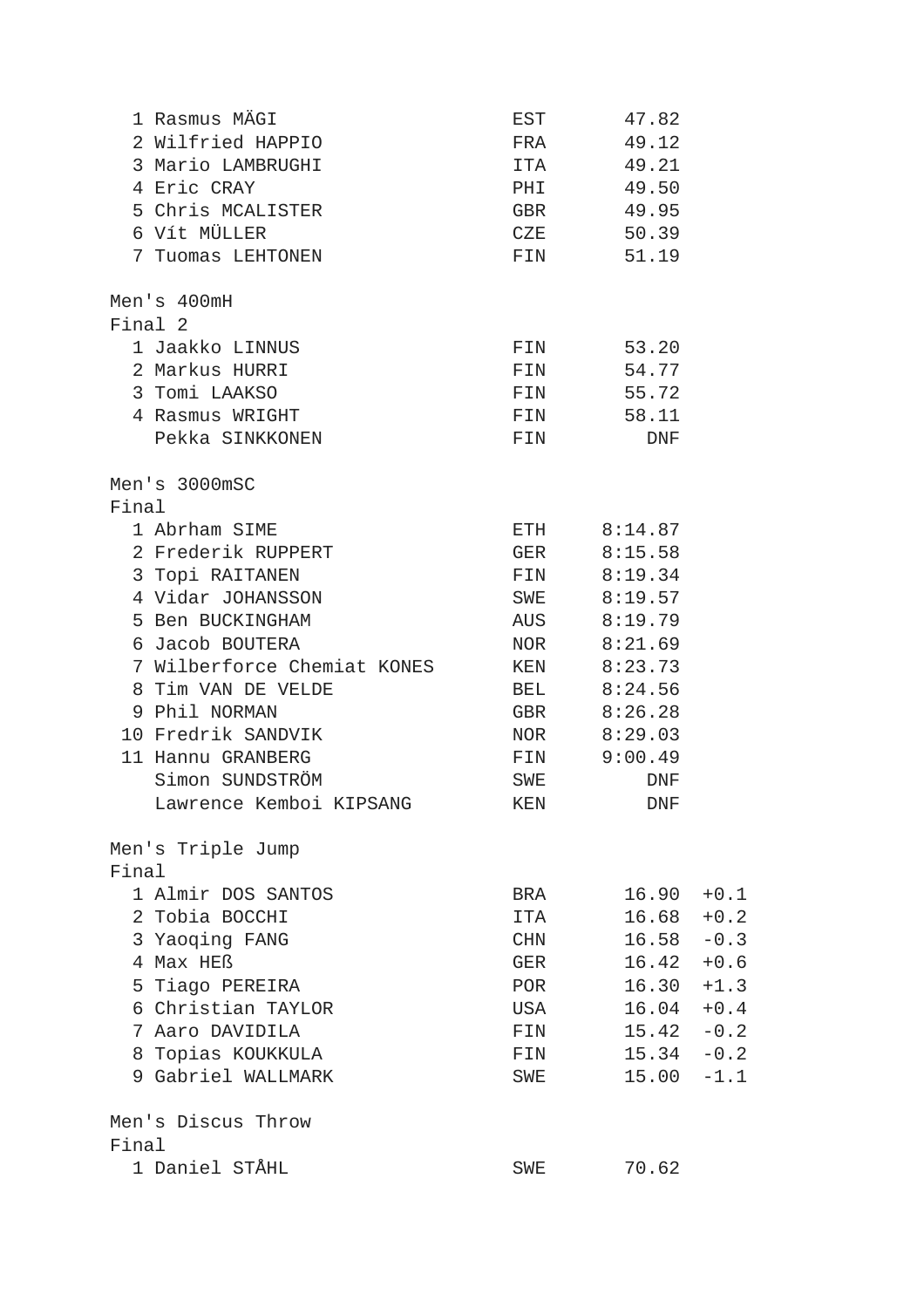|        | 2 Andrius GUDŽIUS          | LTU          | 68.09 |
|--------|----------------------------|--------------|-------|
|        | 3 Kristjan ČEH             | SLO          | 67.76 |
|        | 4 Lukas WEIßHAIDINGER      | AUT          | 67.16 |
|        | 5 Simon PETTERSSON         | SWE          | 65.14 |
|        | 6 Alin Alexandru FIRFIRICA | ROU          | 61.80 |
|        | 7 Guðni Valur GUÐNASON     | ISL          | 59.76 |
|        |                            |              |       |
|        | Men's Javelin Throw        |              |       |
| Final  |                            |              |       |
|        | 1 Oliver HELANDER          | FIN          | 89.83 |
|        | 2 Neeraj CHOPRA            | IND          | 89.30 |
|        | 3 Anderson PETERS          | GRN          | 86.60 |
|        | 4 Keshorn WALCOTT          | TTO          | 84.02 |
|        | 5 Julian WEBER             | GER          | 84.02 |
|        | 6 Jakub VADLEJCH           | CZE          | 83.91 |
|        | 7 Lassi ETELÄTALO          | FIN          | 82.63 |
|        | 8 Toni KUUSELA             | FIN          | 80.35 |
|        | 9 Toni KERÄNEN             | FIN          | 78.70 |
|        | 10 Andreas HOFMANN         | GER          | 76.19 |
|        |                            |              |       |
|        | Women's 100m               |              |       |
| Final  |                            | Wind: $-0.6$ |       |
|        | 1 Daryll NEITA             | GBR          | 11.10 |
|        | 2 Imani LANSIQUOT          | GBR          | 11.36 |
|        | 3 Patrizia VAN DER WEKEN   | LUX          | 11.51 |
|        | 4 Yasmin KWADWO            | GER          | 11.63 |
|        | 5 Viktória FORSTER         | SVK          | 11.64 |
|        | 6 Magdalena LINDNER        | AUT          | 11.64 |
|        | 7 Anniina KORTETMAA        | FIN          | 11.66 |
|        | 8 Johanna KYLMÄNEN         | FIN          | 11.92 |
|        |                            |              |       |
|        | Women's 100m               |              |       |
| Heat 1 |                            | Wind: $-0.8$ |       |
|        | 1 Daryll NEITA             | GBR          | 11.09 |
|        | 2 Magdalena LINDNER        | AUT          | 11.68 |
|        | 3 Yasmin KWADWO            | GER          | 11.68 |
|        | 4 Viktória FORSTER         | SVK          | 11.71 |
|        | 5 Milja THURESON           | FIN          | 11.85 |
|        | 6 Viktoriya RATNIKOVA      | UKR          | 11.85 |
|        | 7 Nathalie WESTMAN         | FIN          | 12.05 |
|        | 8 Emma TAINIO              | FIN          | 12.29 |
|        | Women's 100m               |              |       |
| Heat 2 |                            | Wind: $+0.6$ |       |
|        | 1 Imani LANSIQUOT          | GBR          | 11.44 |
|        | 2 Patrizia VAN DER WEKEN   | LUX          | 11.46 |
|        | 3 Anniina KORTETMAA        | FIN          | 11.63 |
|        |                            |              |       |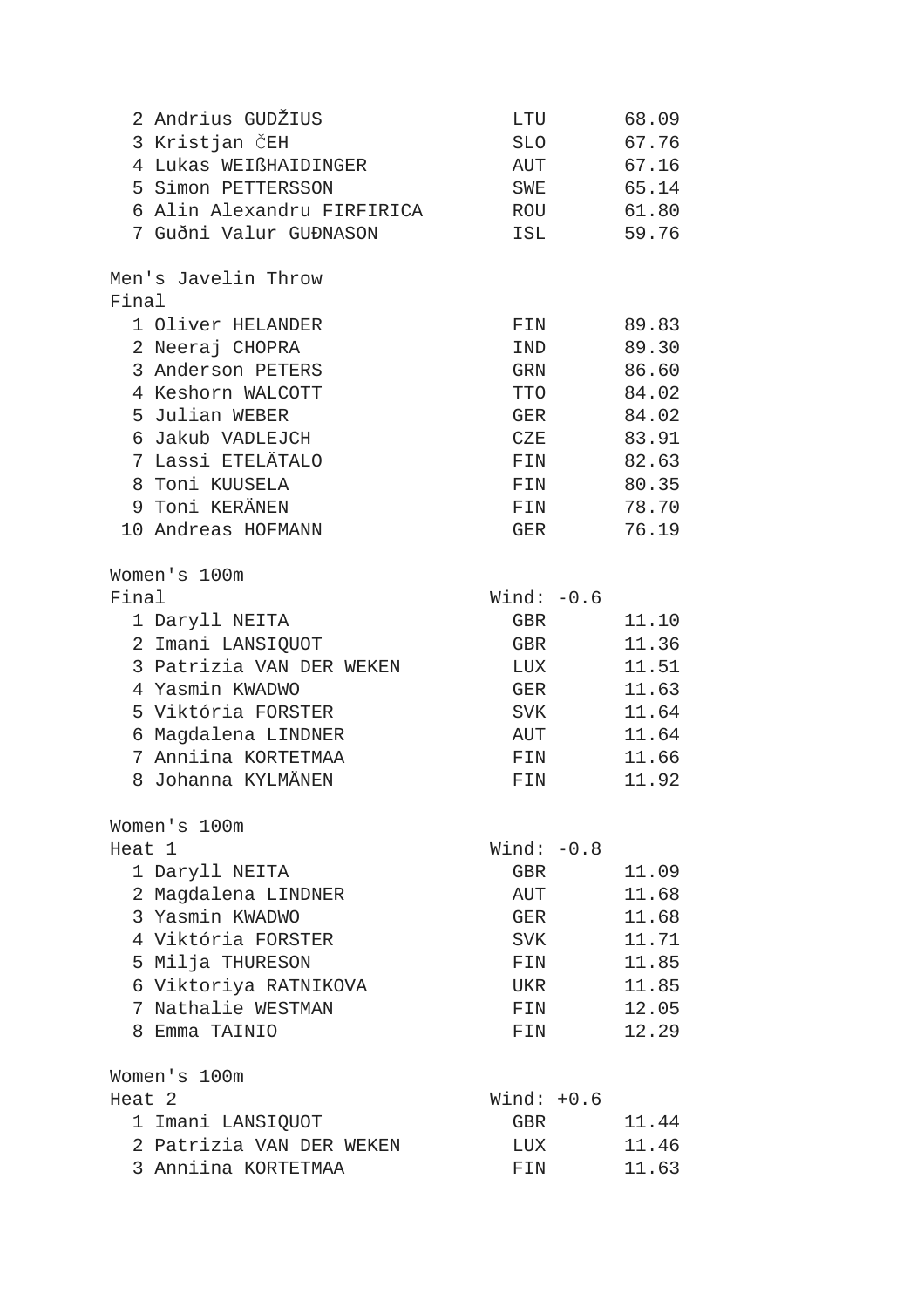| 4 Johanna KYLMÄNEN        | FIN          | 11.77          |
|---------------------------|--------------|----------------|
| 5 Anna PURSIAINEN         | FIN          | 11.82          |
| 6 Pirkitta MARJANEN       | FIN          | 12.13          |
| 7 Merituuli JÄÄSKELÄINEN  | FIN          | 12.14          |
| Women's 800m              |              |                |
| Final 1                   |              |                |
| 1 Elena BELLÒ             |              | ITA<br>1:59.84 |
| 2 Ellie BAKER             | GBR          | 2:00.66        |
| 3 Katharina TROST         | GER          | 2:00.80        |
| 4 Noélie YARIGO           | BEN          | 2:01.07        |
| 5 Eveliina MÄÄTTÄNEN      |              | FIN 2:01.52    |
| Lore HOFFMANN<br>6        | SUI          | 2:01.84        |
| 7 Claudia Mihaela BOBOCEA |              | ROU 2:02.31    |
| 8 Isabelle BOFFEY         | GBR          | 2:03.30        |
| 9 Viola WESTLING          | FIN          | 2:03.82        |
| Angelika SARNA            | POL          | DQ             |
| Aneta LEMIESZ             | POL          | DNF            |
|                           |              |                |
| Women's 800m              |              |                |
| Final 2                   |              |                |
| 1 Helmi VUORIMAA          | FIN          | 2:07.20        |
| 2 Heini IKONEN            | FIN          | 2:08.56        |
| 3 Erika UTRIAINEN         | FIN          | 2:11.21        |
| 4 Marika AARNIO           | FIN          | 2:11.72        |
| 5 Jemina FORSS            | FIN          | 2:11.77        |
| 6 Roosa LAHTINEN          | FIN          | 2:12.44        |
| 7 Moona LATVALA           | FIN          | 2:12.54        |
| 8 Kiia KEINONEN           | FIN          | 2:12.59        |
| 9 Veera PERÄLÄ            | FIN          | 2:13.47        |
| 10 Ilona PULKKINEN        | FIN          | 2:14.15        |
| 11 Rauha BUCHWALD         | FIN          | 2:17.66        |
| Sanna ERKINHEIMO          | FIN          | DNF            |
| Women's 100mH             |              |                |
| Final                     | Wind: $+0.2$ |                |
| 1 Tobi AMUSAN             | NGR          | 12.57          |
| 2 Britany ANDERSON        | JAM          | 12.59          |
| 3 Nadine VISSER           | NED          | 12.72          |
| 4 Liz CLAY                | AUS          | 12.85          |
| 5 Reetta HURSKE           | FIN          | 13.01          |
| 6 Luminosa BOGLIOLO       | ITA          | 13.04          |
| 7 Luca KOZÁK              | HUN          | 13.05          |
| 8 Zoë SEDNEY              | NED          | 13.07          |
|                           |              |                |
| Women's 100mH             |              |                |
| Heat 1                    | Wind: $-0.1$ |                |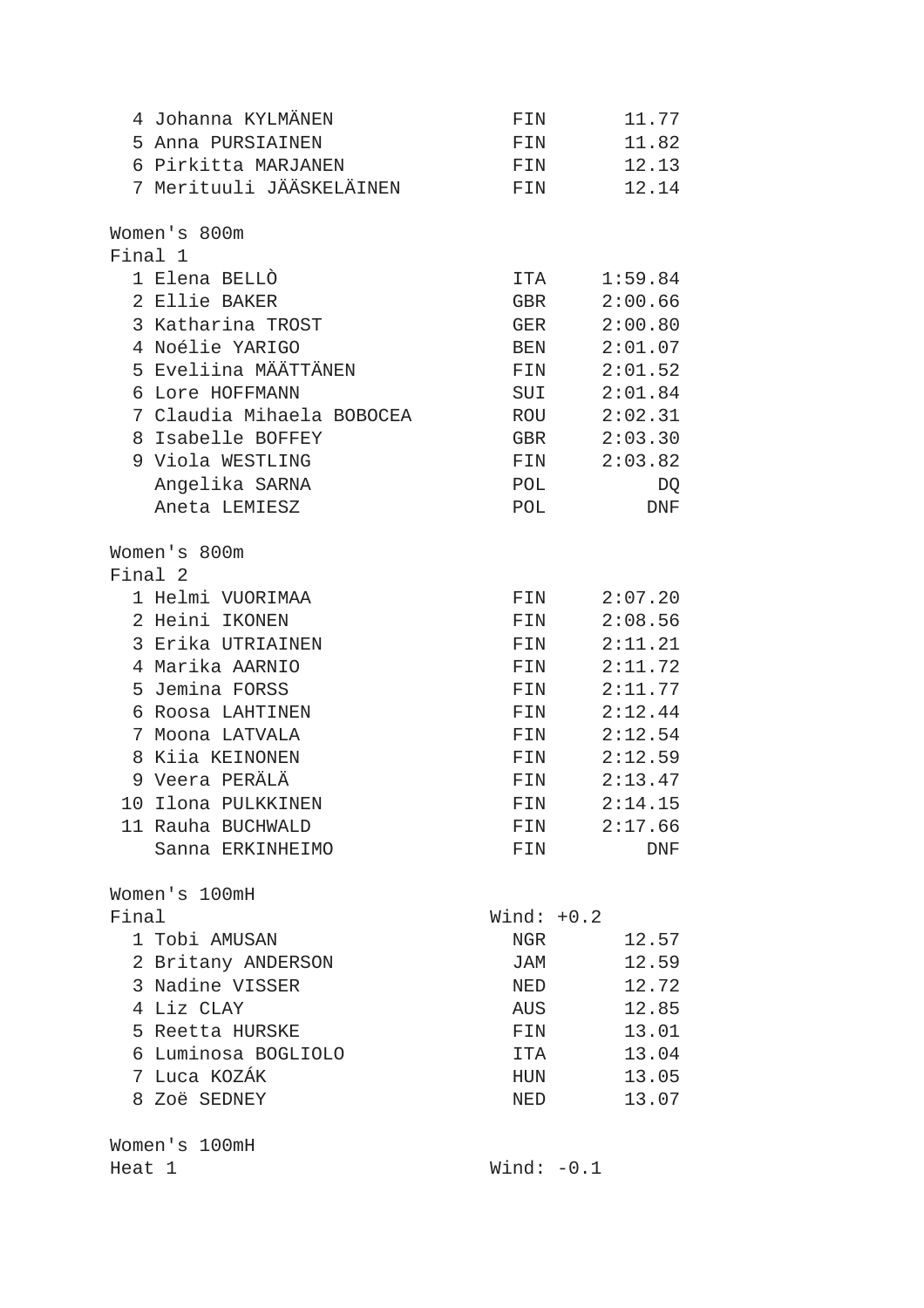|                   | 1 Britany ANDERSON           | JAM          | 12.67               |
|-------------------|------------------------------|--------------|---------------------|
|                   | 2 Nadine VISSER              | NED          | 12.84               |
|                   | 3 Zoë SEDNEY                 | NED          | 13.04               |
|                   | 4 Luca KOZÁK                 | HUN          | 13.32               |
|                   | 5 Annimari KORTE             | FIN          | 13.48               |
|                   | 6 Saara KESKITALO            | FIN          | 13.62               |
|                   | 7 Sonja STÅNG                | FIN          | 13.86               |
|                   | Women's 100mH                |              |                     |
| Heat <sub>2</sub> |                              | Wind: $-0.4$ |                     |
|                   | 1 Tobi AMUSAN                | NGR          | 12.76               |
|                   | 2 Liz CLAY                   | AUS          | 12.96               |
|                   | 3 Reetta HURSKE              | FIN          | 13.11               |
|                   | 4 Luminosa BOGLIOLO          | ITA          | 13.14               |
|                   | 5 Anna PLOTITSYNA            | UKR          | 13.40               |
|                   | 6 Jessica KÄHÄRÄ             | FIN          | 13.65               |
|                   | Anni SIIRTOLA                | FIN          | DQ                  |
|                   | Women's 400mH                |              |                     |
|                   | Final 1                      |              |                     |
|                   | 1 Ayomide Temilade FOLORUNSO | ITA          | 54.73               |
|                   | 2 Viivi LEHIKOINEN           | FIN          | 55.13               |
|                   | 3 Daniela LEDECKÁ            |              | 56.43<br>SVK        |
|                   | 4 Sarah CARLI                |              | 56.69<br><b>AUS</b> |
|                   | 5 Carolina KRAFZIK           | GER          | 57.05               |
|                   | 6 Kristiina HALONEN          | FIN          | 57.08               |
|                   | Women's 400mH                |              |                     |
|                   | Final 2                      |              |                     |
|                   | 1 Mila HEIKKONEN             | FIN          | 58.65               |
|                   | 2 Essi NISKALA               |              | 58.86<br>FIN        |
|                   | 3 Martta RAUTALA             | FIN          | 59.50               |
|                   | 4 Frida HÄMÄLÄINEN           | FIN          | 59.92               |
|                   | 5 Mathilda KVIST             | FIN          | 1:00.92             |
|                   | 6 Heidi SALMINEN             | FIN          | 1:01.25             |
|                   | 7 Elin MICKOS                | FIN          | 1:03.10             |
|                   | Women's High Jump            |              |                     |
| Final             |                              |              |                     |
|                   | 1 Nicola OLYSLAGERS          | AUS          | 1.96                |
|                   | 2 Elena VALLORTIGARA         | ITA          | 1.94                |
|                   | 3 Yuliya LEVCHENKO           | UKR          | 1.94                |
|                   | 4 Ella JUNNILA               | FIN          | 1.92                |
|                   | 5 Iryna GERASHCHENKO         | UKR          | 1.92                |
|                   | 6 Maja NILSSON               | SWE          | 1.92                |
| 7                 | Sini LÄLLÄ                   | FIN          | 1.86                |
|                   | 8 Morgan LAKE                | GBR          | 1.86                |